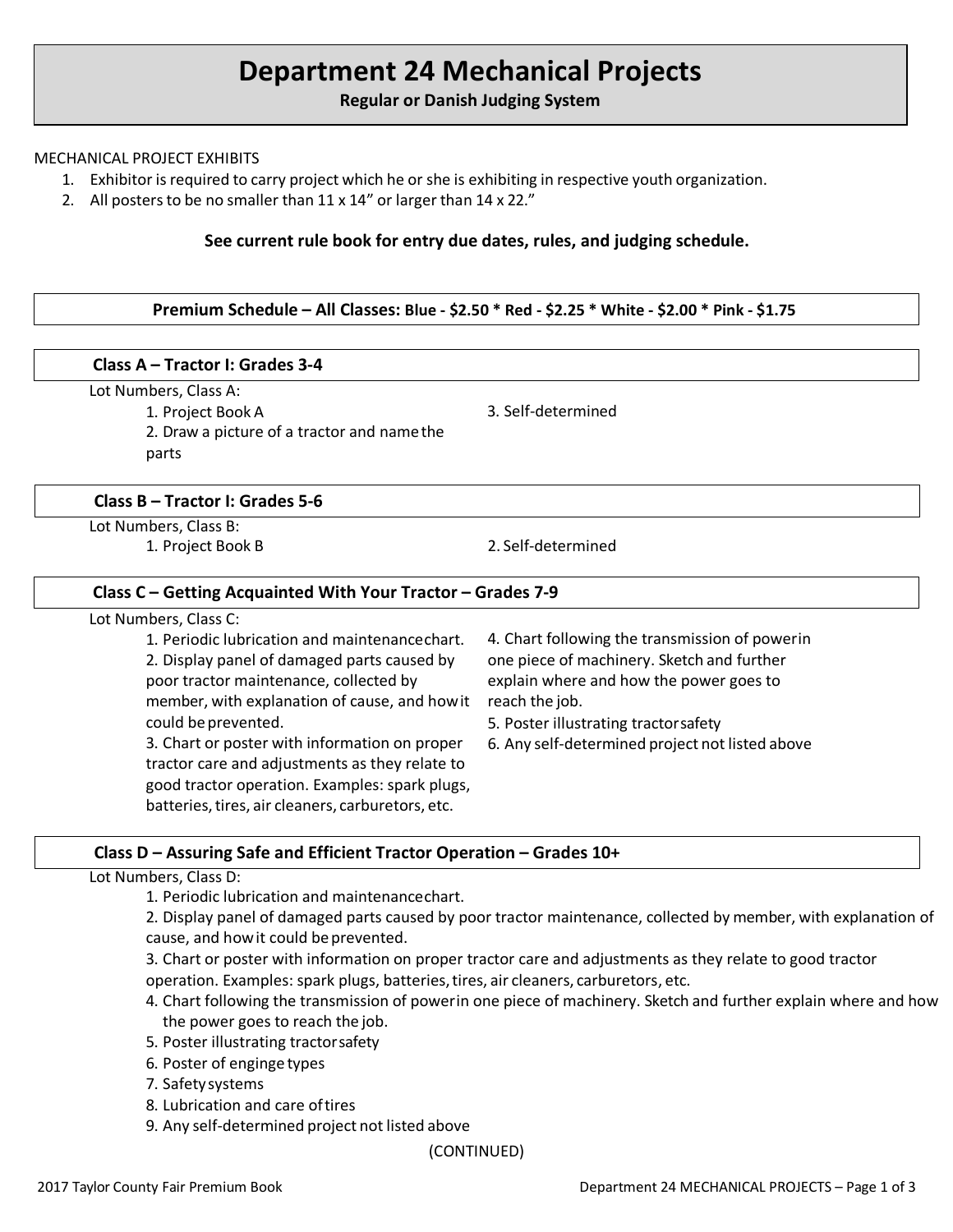### **Class E – Small Engines**

#### Posters or Models/Parts

# Lot Numbers, Class E:

# **Level One – Crank it Up**

- 1. Parts of a small engine.
- 2. How to start a smallengine.
- 3. Tools for working with small engines.
- 4. Engine oil grades.
- 5. Air filters orcleaners.
- 6. Cooling systems.
- 7. Spark plug maintenance.

### **Level Two – Warm it Up**

- 14. Small engine types.
- 15. Internal small engine parts.
- 16. Specialty tools for working with small engines.
- 17. How to determine enginesize.
- 18. Engine compression.
- 19. Carburetor adjustments.

# **Level Three – Tune it Up**

- 27. Diagnostic tool.
- 28. How to disassemble and assemblean engine's base.
- 29. Lawn mowermaintenance.
- 30. Engine replacement.

8. Air cleanermaintenance.

9. Safety labels.

10. Safety rules when using smallengines.

11. Comparison of tool prices.

12. Completed member guide (BU8186.)

13. Any self-determined project not listed above.

- 20. Steps in disassembling a small engine.
- 21. Steps in seasoning a smallengine.
- 22. Types of lawn mowers.
- 23. How to set lawn mowerheight.
- 24. Mowing safety rules.
- 25. Completed member guide(BU8177.)
- 26. Any self-determined project notabove.

31. Comparison of small engine machine prices.

- 32. My small engine business plan.
- 33. Completed member guide(BU8178.)
- 34. Any self-determined project notabove.

# **Class F - Aerospace**

Lot Numbers, Class F:

### **Model Airplanes**

- 1. Model of homemade airplane nokits.
- 2. Model of airplane made from kitonly.
- 3. Poster showing the airport layout in your area.

### **Model Rocketry**

- 8. Single stage rocket 3 or 4 fin model.
- 9. Multi-stage rocket  $-2$  or 3 stage.
- 10. Exotic designed rocket.

# **Flying**

- 13. Poster on principles offlight.
- 14. Poster on the history offlight.
- 15. Poster on the airplane instrumental panel.
- 16. Poster on one aspect of airsafety.
- 17. Any self-determined not listedabove.
- 4. Poster on basic parts ofairplanes.
- 5. Set of 3 different paperairplanes.
- 6. Set of 2 kites.
- 7. Any self-determined project not listed above
- 11. Poster covering basic parts ofrockets.
- 12. Any self-determined project notlisted above.